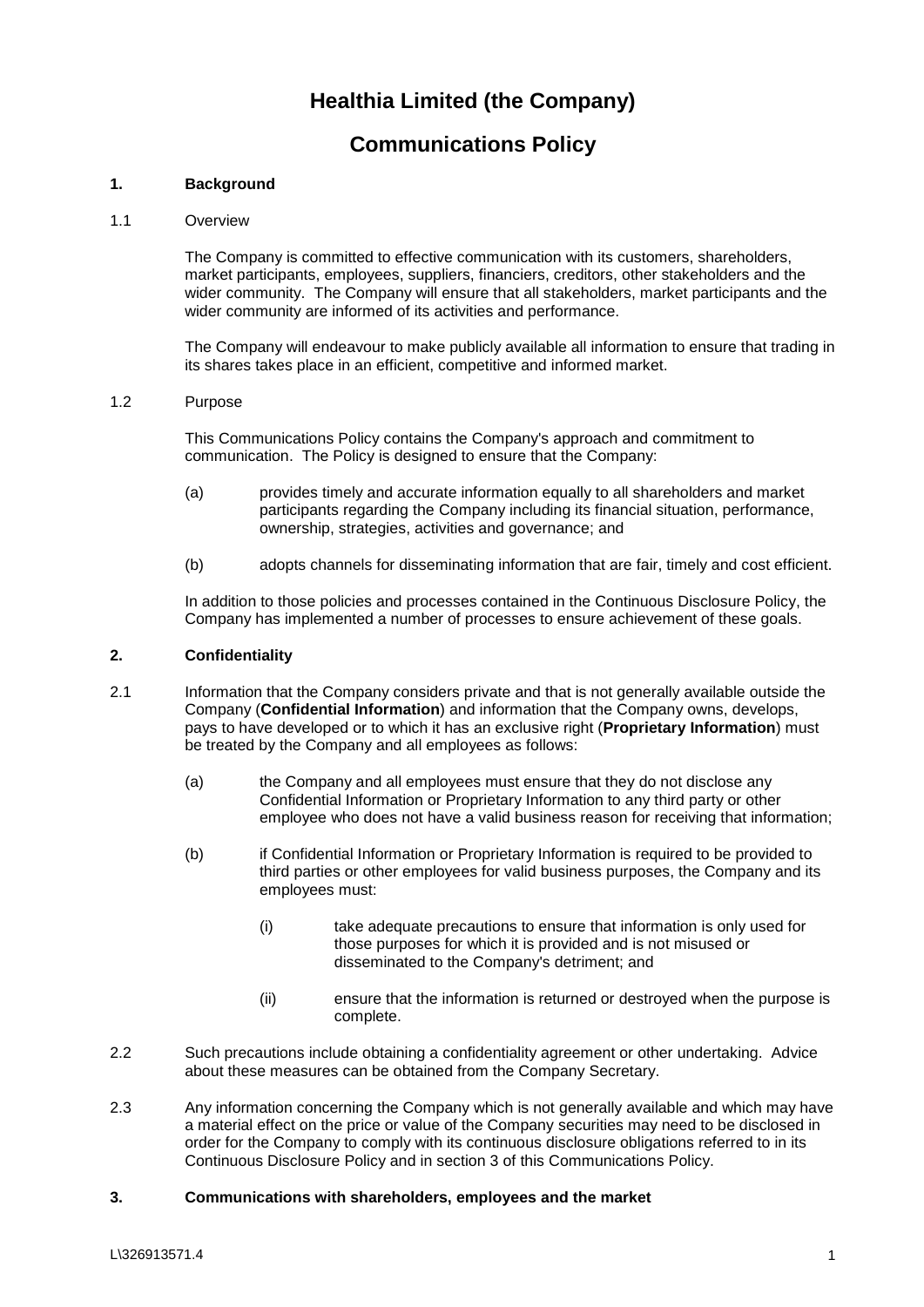#### 3.1 Continuous and periodic disclosure

The Company is a public company listed on the ASX. It is subject to continuous disclosure requirements under the Corporations Act 2001 (Cth) and the ASX Listing Rules, in addition to periodic and specific disclosure requirements.

A fundamental component of the Company's Communication Policy is its continuous disclosure program. To ensure the Company complies with its continuous disclosure obligations, the Board has adopted a Continuous Disclosure Policy.

In addition to its continuous disclosure obligations, the Company will make other periodic disclosures as required by law, and also in relation to those matters set out in the schedule to this policy, as contemplated by the ASX Corporate Governance Council's Corporate Governance Principles and Recommendations.

3.2 Communications with the ASX

All communication with the ASX will be in accordance with the ASX Listing Rules. The Company Secretary is responsible for communications with the ASX.

Information communicated to the ASX will also be placed on the Company's website.

For further information, refer to the Company's Continuous Disclosure Policy.

#### 3.3 Company Meetings

The meetings of shareholders of the Company represent an excellent opportunity for the Company to provide information to its shareholders. The Company encourages attendance at, and participation in, general meetings.

A notice of a meeting will be sent to shareholders prior to meetings, including details of the time and place of the meeting, the resolutions to be considered and proxy voting procedures.

The Company recognises that some shareholders will not be able to attend its meetings of shareholders. To allow for the participation of any such shareholders, the Company encourages shareholders to forward their questions to the Company Secretary prior to the meeting. Where appropriate, these questions will be read out and answered at the meeting, or, if this is not practicable, the question and answer will be recorded in the transcript of the meeting.

The Company will regularly review its policies and procedures that it has in place to facilitate and encourage participation in shareholder meetings including in relation to:

- (a) participation in meetings involving electronic communications; and
- (b) providing direct voting facilities to allow shareholders to vote ahead of the meeting without having to attend or appoint a proxy.
- 3.4 Information on the website

The Company's website is one of the cornerstones of the Company's Communication Policy with shareholders and the market. All information released to the ASX will be posted on the Company's website as soon as practicable after the ASX has confirmed that it has received the information (see section [4.3](#page-3-0) below).

#### 3.5 Briefings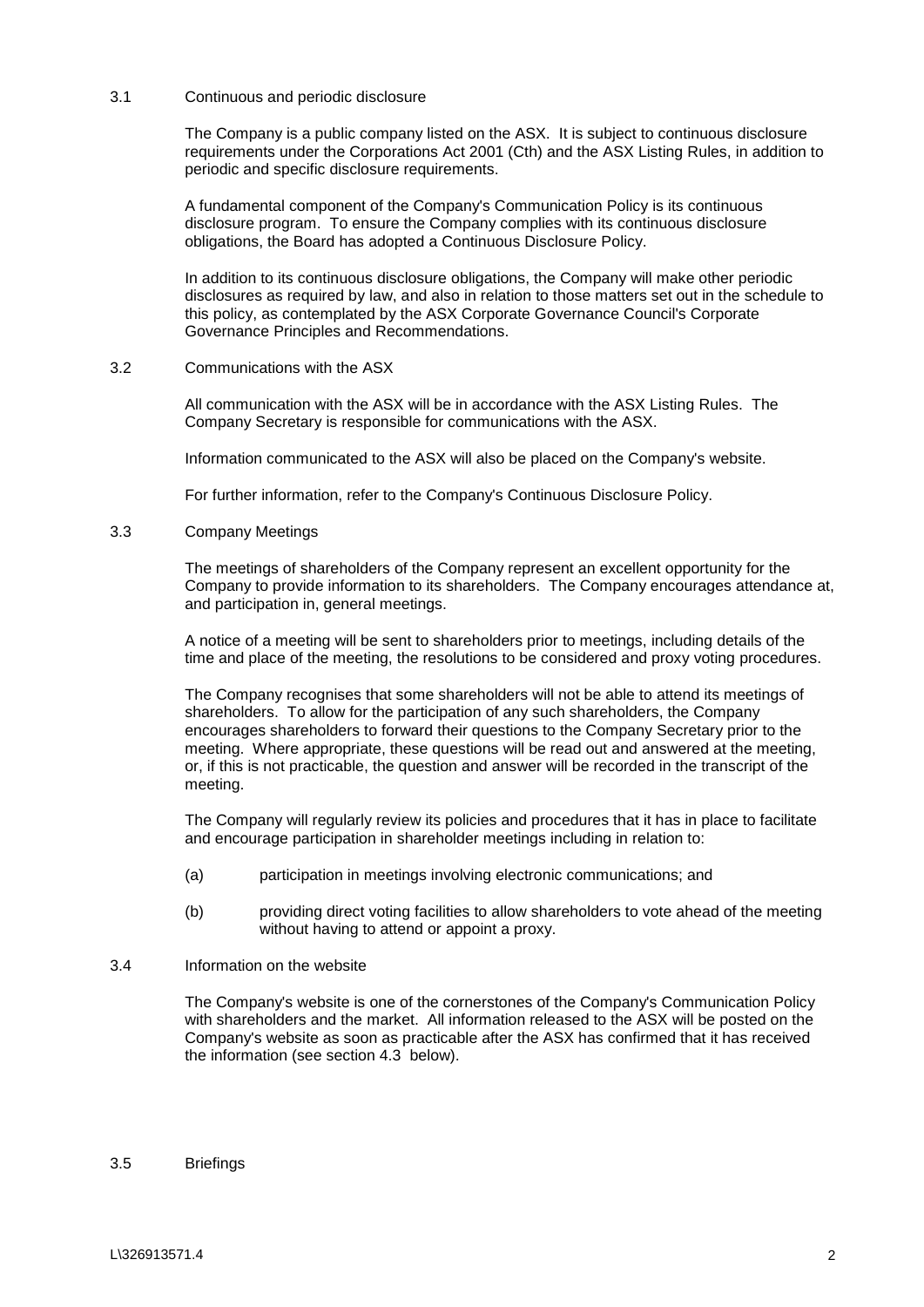The Company recognises the importance of the relationship between the Company and its institutional investors, brokers and analysts. The Company may from time to time conduct briefings to these groups. In these cases, the following protocols will apply:

- (a) material information which is required to be disclosed under the Continuous Disclosure Policy will not be disclosed at these briefings unless it has been previously, or is simultaneously, released to the market;
- (b) if material information which has not been disclosed is inadvertently released, the Company will immediately release it to the market via the ASX and place it on the Company's website;
- (c) questions at briefings that deal with material information that has not previously been disclosed will not be answered; and
- (d) the Company will place a copy of the presentation material on the Company's website.
- 3.6 Communication with employees

The Company recognises that its employees are central to the Company's success. In order to enable staff to fulfil their role to the high standards required and to promote employee satisfaction, the Company aims to ensure effective communication with employees. Effective communication with employees starts with their direct manager and with accessibility to senior management.

3.7 Employee briefings

The Company will from time to time conduct employee briefings so that all staff are aware of activities within the Company. These briefings may be conducted by the Managing Director and Chief Executive Officer (**CEO**) or an appropriate manager.

3.8 Electronic communication

The Company recognises that it is often efficient to communicate electronically and accordingly:

- (a) shareholders will be given the option to receive communications from, and send communications to, the Company and its share registry electronically; and
- (b) the Company's email system allows staff and stakeholders to communicate simply and easily with management and staff of the Company.

Employees and other stakeholders have access to the Company's email system and are encouraged to use it to improve the flow of information and communication generally.

The Company will use email to ensure a continued flow of information and to communicate effectively with staff. Staff should feel free to communicate with any member of management by email.

3.9 Website

The Company's website is an important communication tool for the Company's employees and external stakeholders, such as customers, suppliers and financiers.

The Company's website contains a range of information of relevance to stakeholders including relevant corporate governance policies and codes, media and market announcements and presentations to shareholders and institutional investors (see section [4.3](#page-3-0) below). Stakeholders are encouraged to view the website on a regular basis so that they can keep up to date with information concerning the Company.

## **4. Other communications**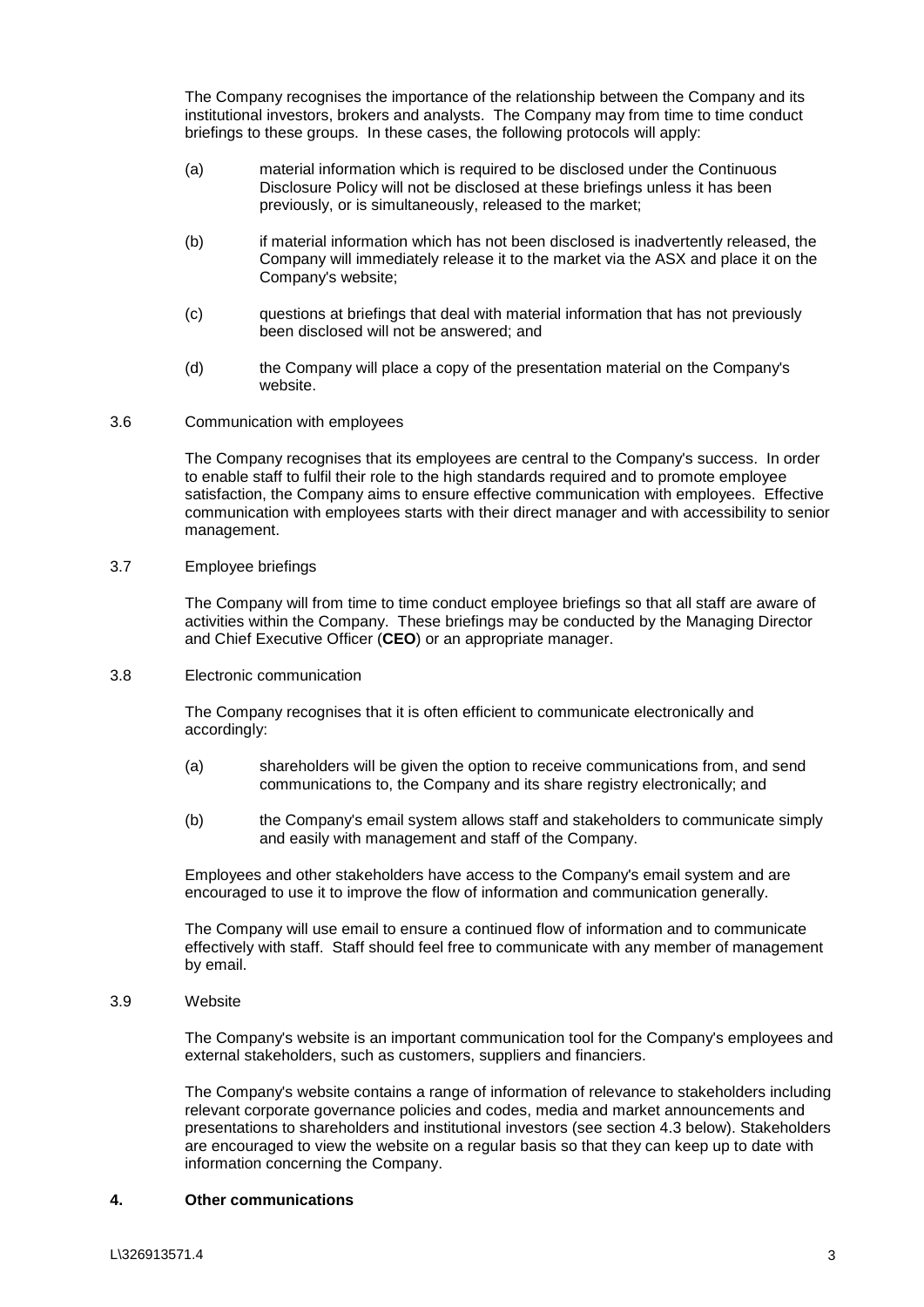#### 4.1 Communications with the media

All communication with the media will be through the Chair, the Managing Director/CEO or the Chief Financial Officer, or persons authorised by the Board.

4.2 Communications with other stakeholders

The Company is committed to ensuring that all stakeholders regularly receive information about the Company and its activities. While individual briefings may be held with key stakeholders, such as financiers, the principal means of ensuring that stakeholders have access to information will be through the Company's website.

<span id="page-3-0"></span>4.3 Website

The Company's website is the primary means to provide all information to all stakeholders. It has been designed to enable information to be accessed in a clear and readily accessible manner.

The following information will be available on the Company's website:

- (c) all announcements and releases to the ASX;
- (d) copies of presentations to shareholders, institutional investors, brokers and analysts where possible;
- (e) any media or other releases;
- (f) all notices of meetings and explanatory material;
- (g) a copy of the Company's most recent annual report as well as previous annual, half yearly and quarterly reports;
- (h) all of the Company's codes, policies and charters; and
- (i) any other relevant information concerning non-confidential activities of the Company including business developments.

#### **5. Other matters**

5.1 Questions

If you have any questions arising from the Company's Communications Policy, please contact the Company Secretary.

5.2 Amendment of policy

This Policy can only be amended with the approval of the Board.

5.3 Adoption of Policy and Board review

This Policy was adopted by the Board on 17 July 2018, and takes effect from that date and replaces any previous policy in this regard.

The Board will review this Policy periodically. The Company Secretary will communicate any amendments to employees as appropriate.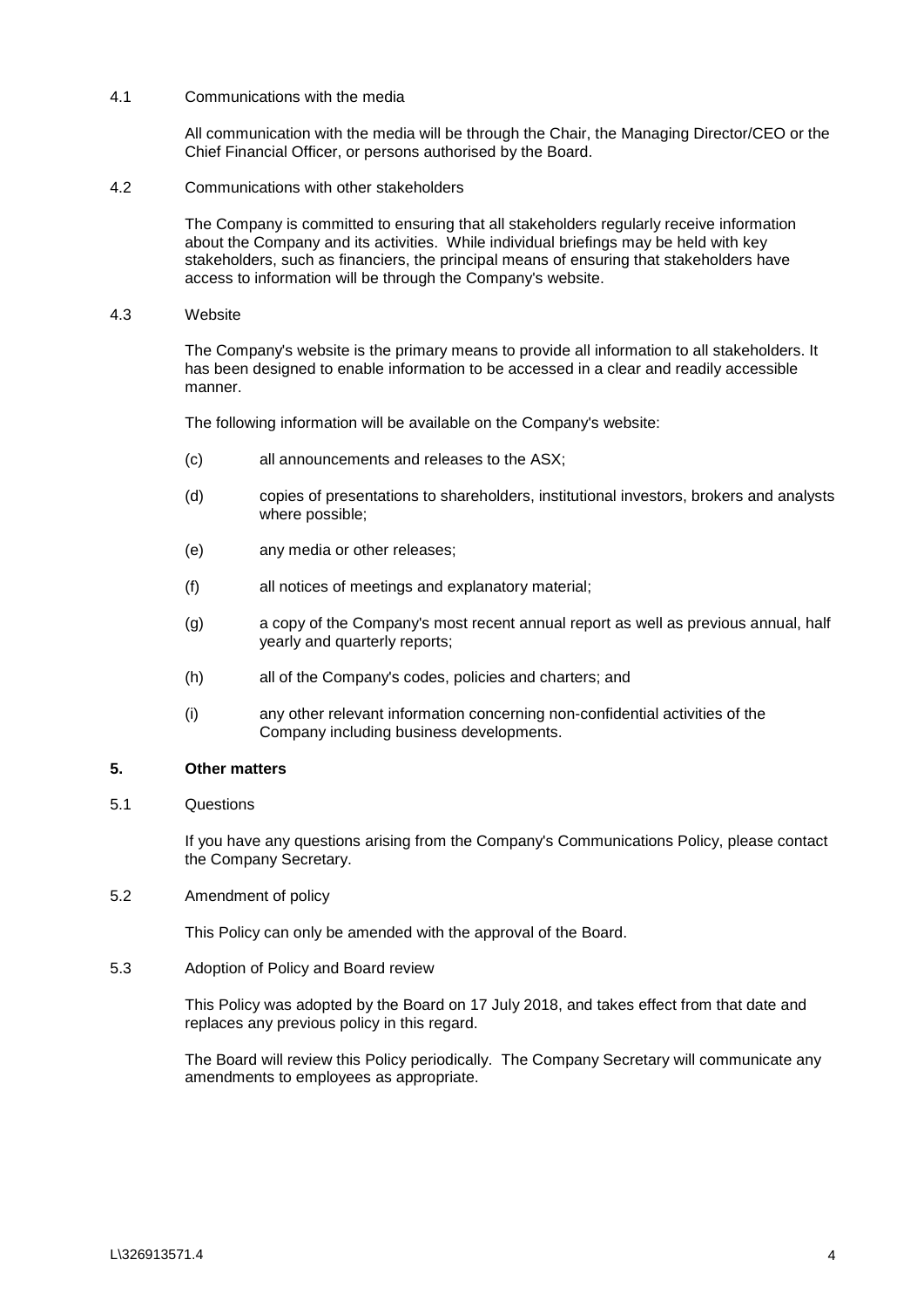# **Schedule**

## **(Periodic Disclosures)**

The Company will disclose in its annual report, on its website, or in other appropriate communications, the following<sup>[1](#page-4-0)</sup>:

## *Board Charter*

- 1. the charter and relevant qualifications and experience of the members of the board;
- 2. as at the end of each reporting period, the number of times the Nomination Committee met throughout the period and the individual attendances of the members at those meetings;

### *The Physiotherapy Clinical Advisory Committee*

- 3. the charter and relevant qualifications and experience of the members of the committee;
- 4. as at the end of each reporting period, the number of times the Physiotherapy Clinical Advisory Committee met throughout the period;
- 5. provide an outline of the role the committee has in advising the Board on clinical practices for physiotherapists and ensuring a set minimum care standard;

## *The Podiatry Clinical Advisory Committee*

- 6. the charter and relevant qualifications and experience of the members of the committee;
- 7. as at the end of each reporting period, the number of times the Podiatry Clinical Advisory Committee met throughout the period;
- 8. provide an outline of the role the committee has in advising the Board on clinical practices for podiatrists and ensuring a set minimum care standard;

## *Appointment of new directors*

- 9. to shareholders, all material information in the Company's possession relevant to a decision on whether or not to elect or re-elect a director;
- 10. to shareholders, the following information about a candidate standing for election or re-election as a director:
	- (a) biographical details, including their relevant qualifications and experience and the skills they bring to the board;
	- (b) details of any other material directorships currently held by the candidate;
	- (c) in the case of a candidate standing for elections as a director for the first time:
		- (i) any material adverse information revealed by the checks the Company has performed about the director;
		- (ii) details of any interest, position, association or relationship that might influence, or reasonably be perceived to influence, in a material respect, their independent judgement;

<span id="page-4-0"></span><sup>&</sup>lt;sup>1</sup> In the 3rd edition of its Corporate Governance Principles and Recommendations

[<sup>\(</sup>http://www.asx.com.au/documents/asx-compliance/cgc-principles-and-recommendations-3rd-edn.pdf\)](http://www.asx.com.au/documents/asx-compliance/cgc-principles-and-recommendations-3rd-edn.pdf), the ASX Corporate Governance Council identify these disclosures as those that should be made by listed entities in their annual report and/or on their website.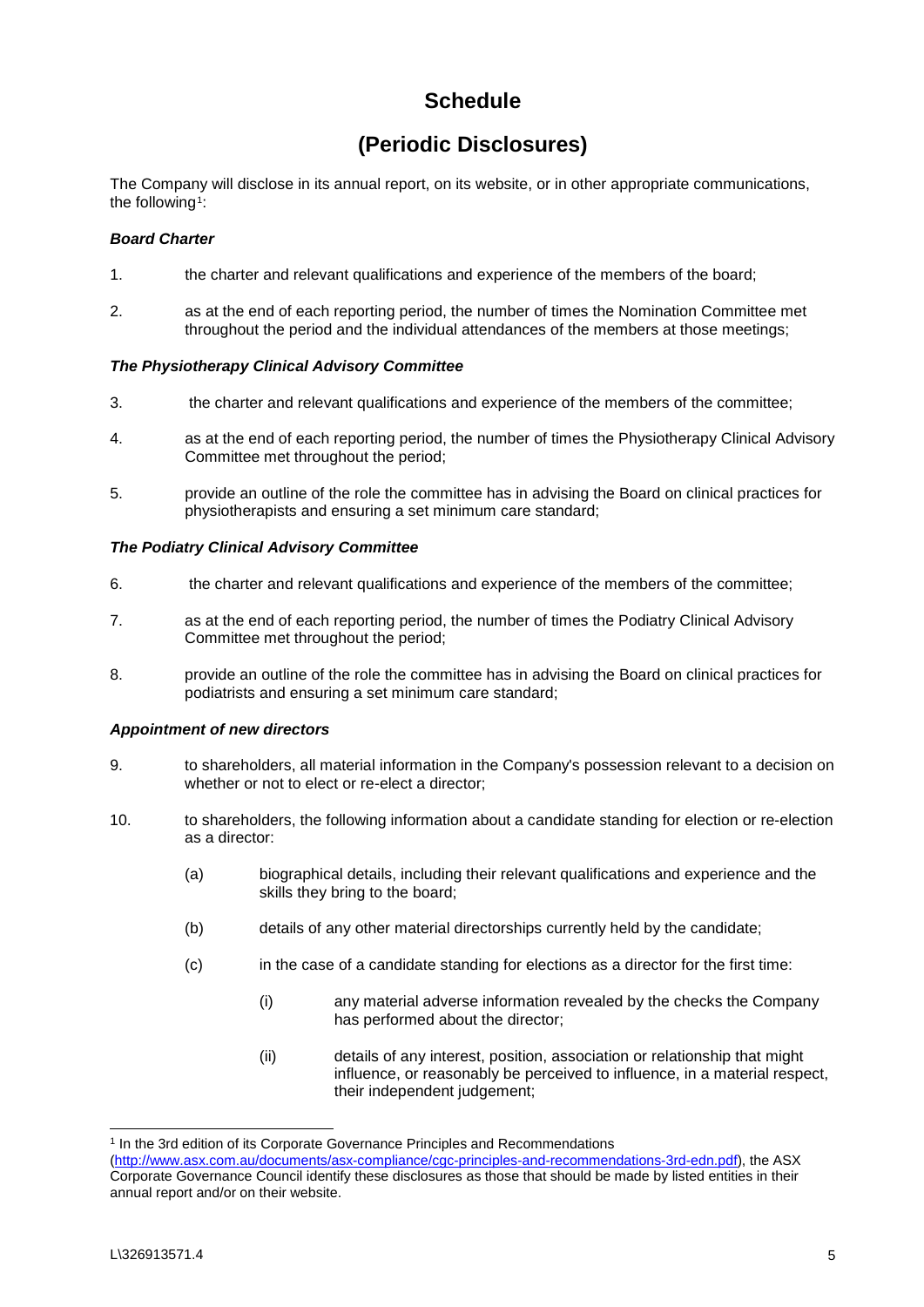- (iii) if the board considers that the candidate will, if elected, qualify as an independent director, a statement to that effect,
- (d) in the case of a candidate standing for re-election as a director:
	- (i) the term of office currently served by the director; and
	- (ii) if the board considers the director to be an independent director, a statement to that effect;
- (e) a statement by the board as to whether it supports the election or re-election of the candidate;

### *Diversity Policy*

- 11. its diversity policy, or a summary of that policy;
- 12. the measurable objectives that its board, or a relevant committee, has set for achieving gender diversity and its progress towards achieving those objectives;
- 13. the respective proportions of men and women on the board, in senior executive positions and across the whole organisation (including how the Company has defined "senior executive" for these purposes);
- 14. if the Company is a "relevant employer" under the Workplace Gender Equality Act, the Company's most recent "Gender Equality Indicators", as defined in and published under that Act;
- 15. as a larger Company with a significant number of employees, the numbers of women at senior executive level and the relative proportion of women and men in management roles immediately below senior executive;

### *Performance evaluation processes for board and senior executives*

- 16. its process for periodically evaluating the performance of the board, its committees and individual directors and, in relation to each reporting period, whether such a performance evaluation was undertaken in the reporting period in accordance with that process;
- 17. knowledge that the Company has gained from the evaluations mentioned above and any governance changes it has made as a result;
- 18. its process for periodically evaluating the performance of its senior executives and, in relation to each reporting period, whether such a performance evaluation was undertaken in the reporting period in accordance with that process;

## *Nomination and Remuneration Committee*

- 19. the charter and members of its Nomination and Remuneration Committee;
- 20. as at the end of each reporting period, the number of times the Nomination and Remuneration Committee met throughout the period and the individual attendances of the members at those meetings;
- 21. the relationship between remuneration and performance and how it is aligned to the creation of value for shareholders;
- 22. its policies and practices regarding the nomination and remuneration of non-executive directors and the nomination and remuneration of executive directors and other senior executives, including a summary of the Company's policies and practices regarding the deferral of performance-based remuneration and reduction, cancellation or clawback of performance-based remuneration in the event of serious misconduct or a material misstatement in the Company's financial statements;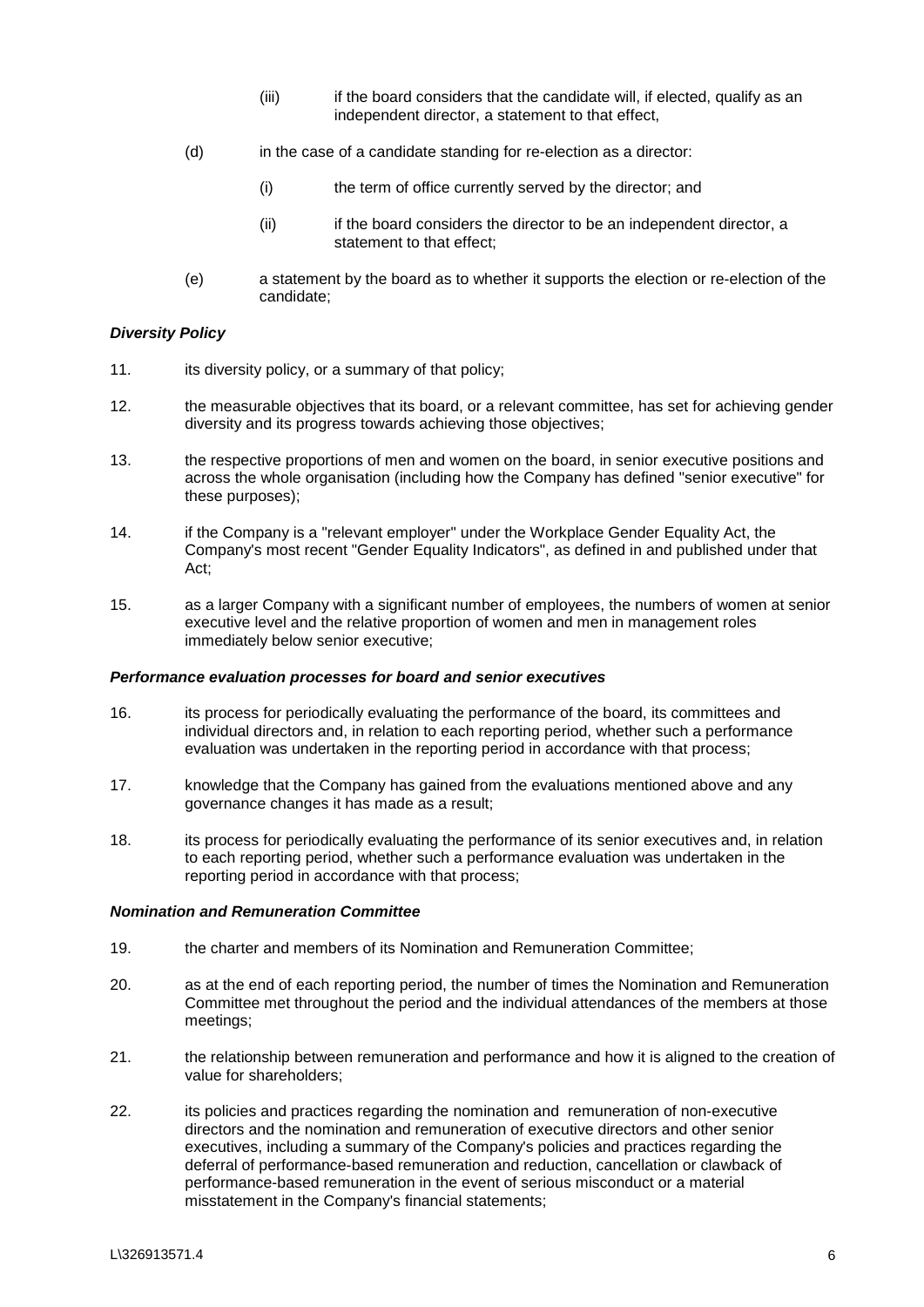23. if the Company has an equity-based remuneration scheme, its policy on whether participants are permitted to enter into transactions which limit the economic risk of participating in the scheme;

### *Board skills matrix*

24. skills matrix which sets out the mix of skills and diversity that the board currently has or its looking to achieve in its membership;

## *Independent directors*

- 25. the names of the directors considered by the board to be independent directors;
- 26. the length of service of each director;
- 27. the interest, position, association or relationship of a director which may cause doubts about that director's independence,<sup>[2](#page-6-0)</sup> but which the board believes does not compromise that director's independence;
- 28. if applicable, an explanation of why the board is of the opinion that the relevant interest, position, association or relationship does not compromise a director's independence;
- 29. if an independent director is no longer independent, that fact in a timely manner;

### *Code of Conduct*

30. its code of conduct, or a summary of it;

### *Audit and Risk Management Committee*

- 31. the charter and relevant qualifications and experience of the members of its Audit and Risk Management Committee;
- 32. in relation to each reporting period, the number of times that the Audit and Risk Management Committee met throughout the period and the individual attendances of the members at those meetings;
- 33. in relation to each reporting period, whether a review of the Company's risk management framework has taken place;
- 34. if a review of the Company's risk management framework has taken place, any knowledge that the Company has gained from the review and any changes it has made to its risk management framework as a result;
- 35. how the Company's internal audit function is structured and what role it performs;
- 36. whether the Company has any material exposure to economic, environmental and social sustainability risks and, if it does, how it manages or intends to manage those risks;

#### *Disclosure obligations*

37. its disclosure obligations compliance policy (Continuous Disclosure Policy), or a summary of that policy;

## *Shareholders*

38. the policies and processes in place to facilitate and encourage participation at meetings of shareholders;

<span id="page-6-0"></span><sup>&</sup>lt;sup>2</sup> See Box 2.3 of the ASX Corporate Governance Council Corporate Governance Principles and Recommendations, [\(http://www.asx.com.au/documents/asx-compliance/cgc-principles-and-recommendations-3rd-edn.pdf\)](http://www.asx.com.au/documents/asx-compliance/cgc-principles-and-recommendations-3rd-edn.pdf) at page 16.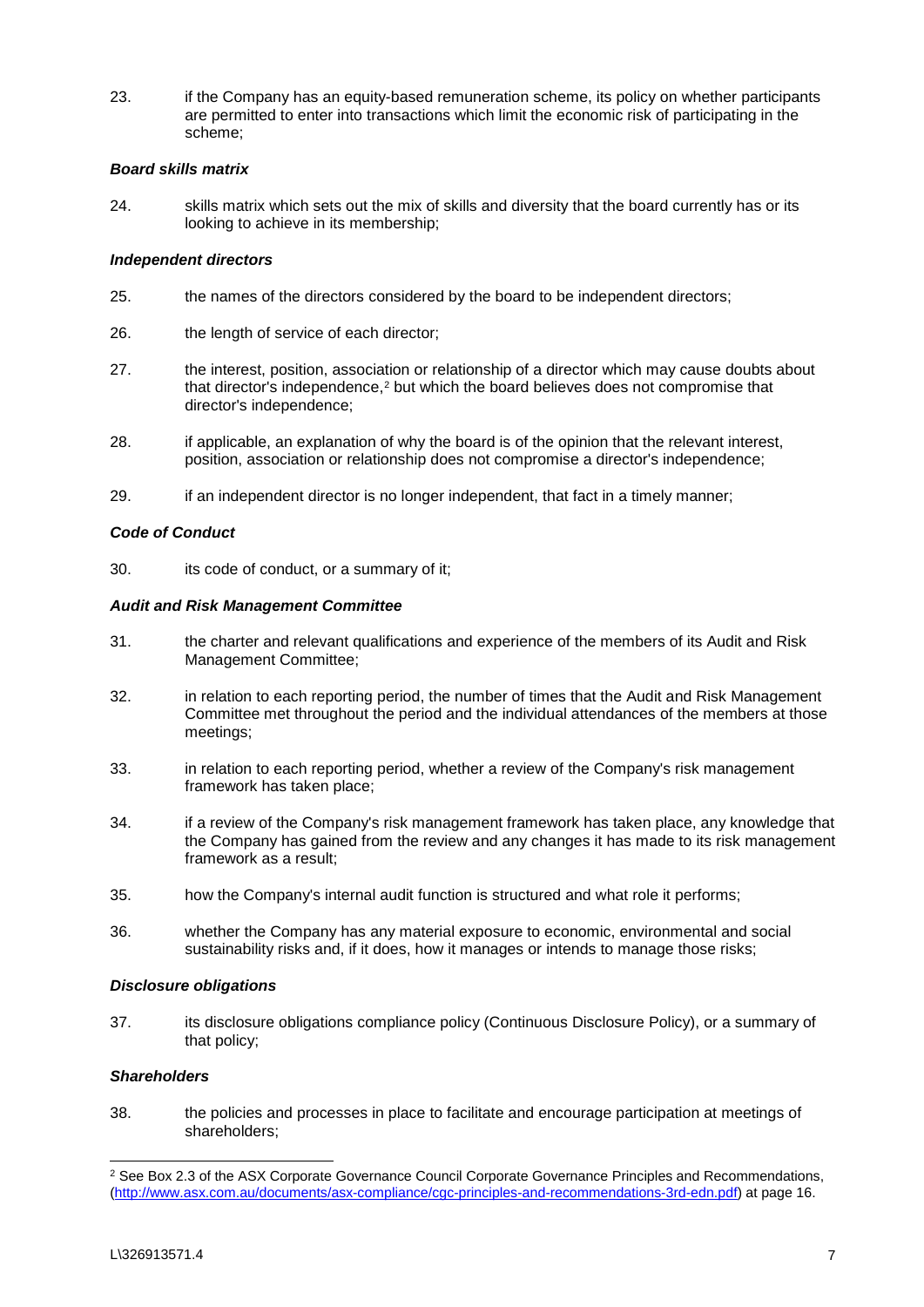## *Securities Trading Policy*

- 39. its Securities Trading Policy to the ASX market announcements office for release to the market;
- 40. following any material change made to its Securities Trading Policy, a copy of the amended Securities Trading Policy, within 5 business days of the material change taking effect;
- 41. its Securities Trading Policy immediately upon the request of the ASX;

#### *Corporate Governance Materials[3](#page-7-0)*

- 42. the names, photographs and brief biographical information for each of its directors and senior executives;
- 43. its constitution, board charter and the charters of each of its board committees;
- 44. the corporate governance policies and other corporate governance materials referred to within the Principles and Recommendations;

#### *Other Materials and information[4](#page-7-1)*

- 45. copies of its annual reports and financial statements;
- 46. copies of its announcements to the ASX;
- 47. copies of notices of meetings of shareholders and any accompanying documents;
- 48. if maintained by the Company, webcasts and/or transcripts of meetings of shareholders and copies of any documents tabled or otherwise made available at those meetings;
- 49. if maintained by the Company, webcasts and/or transcripts of investor or analyst presentations and copies of any materials distributed at those presentations;
- 50. an overview of the Company's current business;
- 51. a description of how the Company is structured;
- 52. a summary of the Company's history;
- 53. a key events calendar showing the expected dates in the forthcoming year for:
	- (a) results presentations and other significant events for investors and analysts;
	- (b) the Annual General Meeting (**AGM**);
	- (c) books closing dates for determining entitlements to dividends or distributions; and
	- (d) ex-dividend and payment dates for dividends or distributions;
- 54. once they are known, the time, venue and other relevant details for results presentations and the AGM;
- 55. if the Company has different classes of securities on issue, a brief description of those different classes and the rights attaching to them;
- 56. historical information about the market prices of the Company's securities;

<span id="page-7-0"></span><sup>&</sup>lt;sup>3</sup> To be disclosed on the Company's website.

<span id="page-7-1"></span><sup>4</sup> To be disclosed on the Company's website.